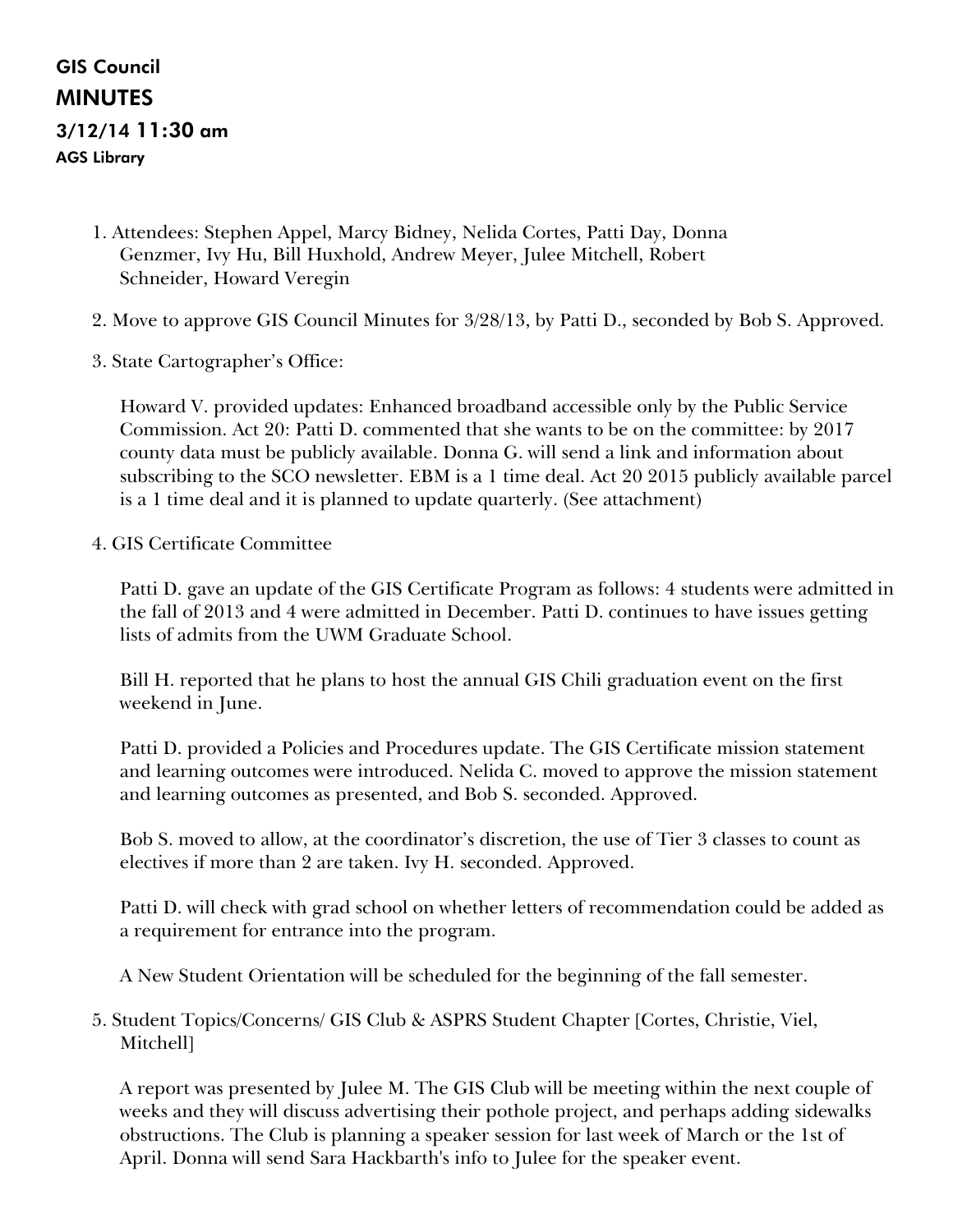Bill H. announced that his PUPS class will be held twice this summer and he will need help. The course is taught by UWM students.

6. GIS Council (2013-2014)

Donna G. reported that EdTech Proposals are due March 17, and due in L&S ASAP. She will submit proposals for continued support of the Campus GIS Server and for GPS units.

Donna G. reported that Len Kne would be presenting in Madison at their Geospatial Summit and is available to speak at UWM as our Spring Speaker.

7. GIS Council (2014-2015)

Donna G. requested input on a consistent ArcGIS version for use across campus for next year and discussion followed. Donna G. will follow up with the Geography Department on the use of software for Geography 215, etc.

GIS Day 2014 is scheduled for November 19, 2014, and a possible chair/co-chair was discussed. Marcy B. indicated it cannot be the new AGSL person. A suggestion was made to co-Host with Madison. Francis Harvey and FEMA were suggested for keynote speakers.

Ivy H. agreed to chair the GIS Student competition.

8. Other news/updates? (research, datasets, new hires, etc.)

Marcy B. said the AGSL search is in the negotiation stage.

Geography now has a minor in GIS.

- 9. Recent/Upcoming GIS meetings, events, etc.
	- a. URISA
	- b. NACIS 2014 [Genzmer]
	- c. FOSS4G-NA
	- d. GITA WI
	- e. WIGICC WLIA Spring Regional; Fall Regional; Annual
	- f. EWUG
	- g. UCGIS (May Pasadena) [Genzmer]
	- h. AAG
	- i. ESRI UC (, San Diego, CA) [Kate Madison]
	- j. ASPRS ( )
	- k. WI Geospatial Summit (April 24, 2014; Madison) [Genzmer]
	- l. Other
- 10. Next meeting: TBD
- 11. Adjourned

Respectfully submitted,

Donna G. Genzmer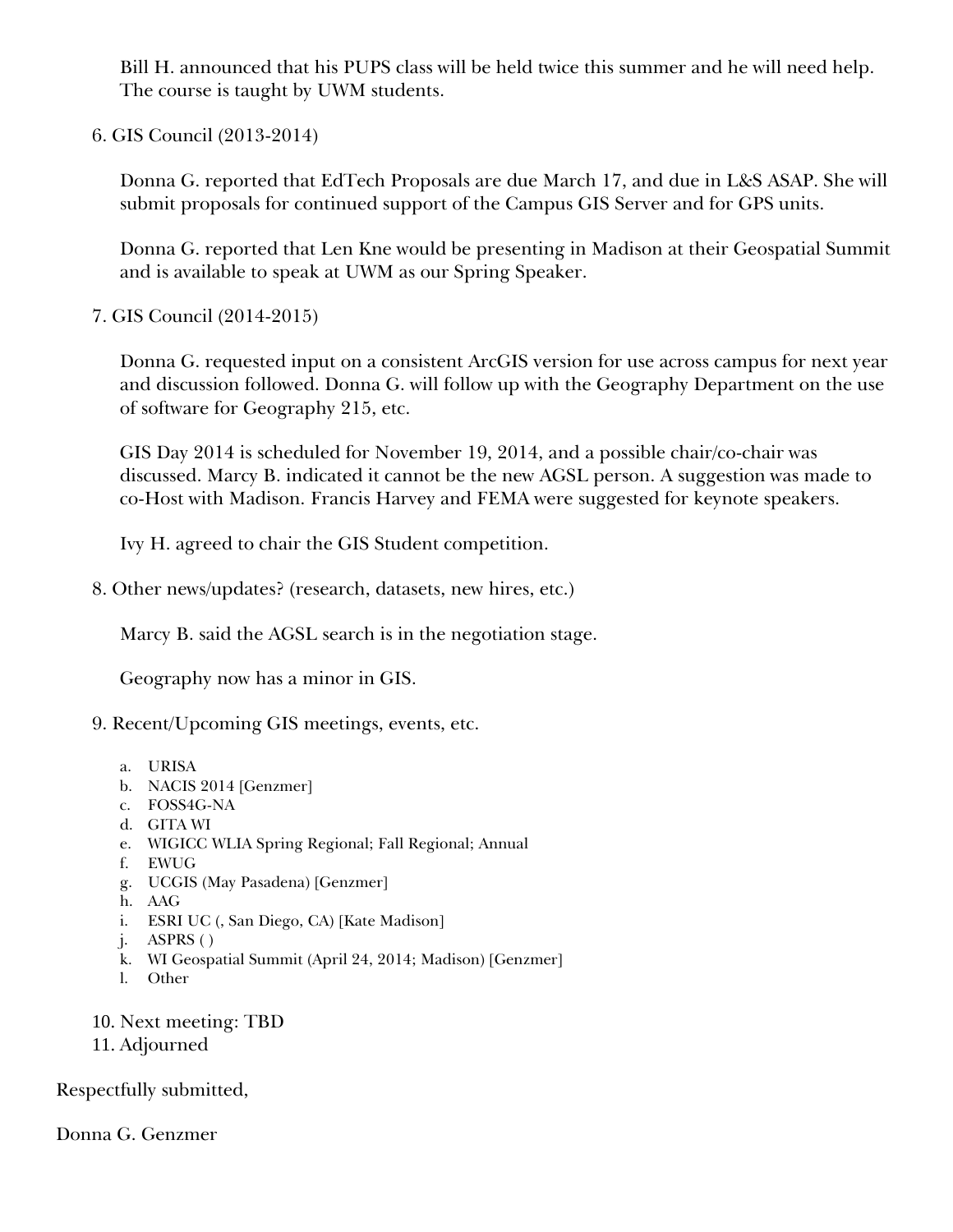

WISCONSIN **STATE CARTOGRAPHER'S OFFICE** 

## News from the State Cartographer's Office

UW-Milwaukee GIS Council, March 12, 2014

## **Geospatial Summit**

The annual Geospatial Summit is scheduled for Thursday, April 24, 2014, from 9:00 am to 4:30 p.m. in the Pyle Center on UW-Madison campus. This year's program will include the following keynote speakers: Professor Steve Ventura, UW-Madison Soils Department ("A Place for Urban Agriculture"); Professor Annemarie Schneider, UW-Madison Center for Sustainability and the Global Environment ("Monitoring Global Urban Expansion"); and Professor Eric Compas, UW-Whitewater Geography & Geology Department. Len Kne, U-Spatial Associate Director at the University of Minnesota, will also be joining us for a discussion of U-Spatial.

As in past years, there will be presentations by faculty, staff and students from the UW system campuses and the broader geospatial community. Last year over 135 people attended the Summit. Please consider attending and submitting an abstract, and please share information about the Summit with your students and colleagues. The Summit is open to all and there is no registration fee.

More info: http://www.geoalliance.wisc.edu/index.php

#### **Enhanced Broadband Mapping Project**

The State Cartographer's Office (SCO) is collaborating with the Wisconsin Land Information Program (WLIP) at the Department of Administration (DOA) to develop statewide address and parcel layers. The initiative -- known as the LinkWISCONSIN EBM Parcel Mapping (EBM) project -- is funded by the Public Service Commission of Wisconsin (PSCW). The databases developed for the project will be available to the PSC internally, but the exercise will also provide needed experience for the Act 20 Parcel Map Implementation Plan (see below).

To date the EBM project has collected data for 70 of Wisconsin's 72 counties. Various data standardization and ETL tools are being developed to assist with the loading and standardization of address and parcel data from the counties.

More info: http://broadbandmap.sco.wisc.edu/

## **Act 20**

Wisconsin Act 20, the biennial state budget for 2013-2015, created statutory directives for state and local governments to coordinate on the development of a statewide digital parcel map. As required by statute 59.72 (a), counties are required to post parcel information online in a searchable format by June 30, 2017. The format is to be determined by the DOA. The SCO is part of a "steering team" for this initiative. Also on this team are representatives from DOA, DOR, and LTSB.

Act 20 also provides for an expansion of WLIP funding (in DOA) that supports local geospatial activities. Currently \$2 is remitted per transaction in Register of Deeds offices. As of 2015, this will increase to \$7. The annual amount available in the WLIP will increase from roughly \$2 million per year

Address State Cartographer's Office, 384 Science Hall, 550 North Park Street, Madison, WI 53706-1491 Phone 608-262-3065 Email sco@wisc.edu Web www.sco.wisc.edu